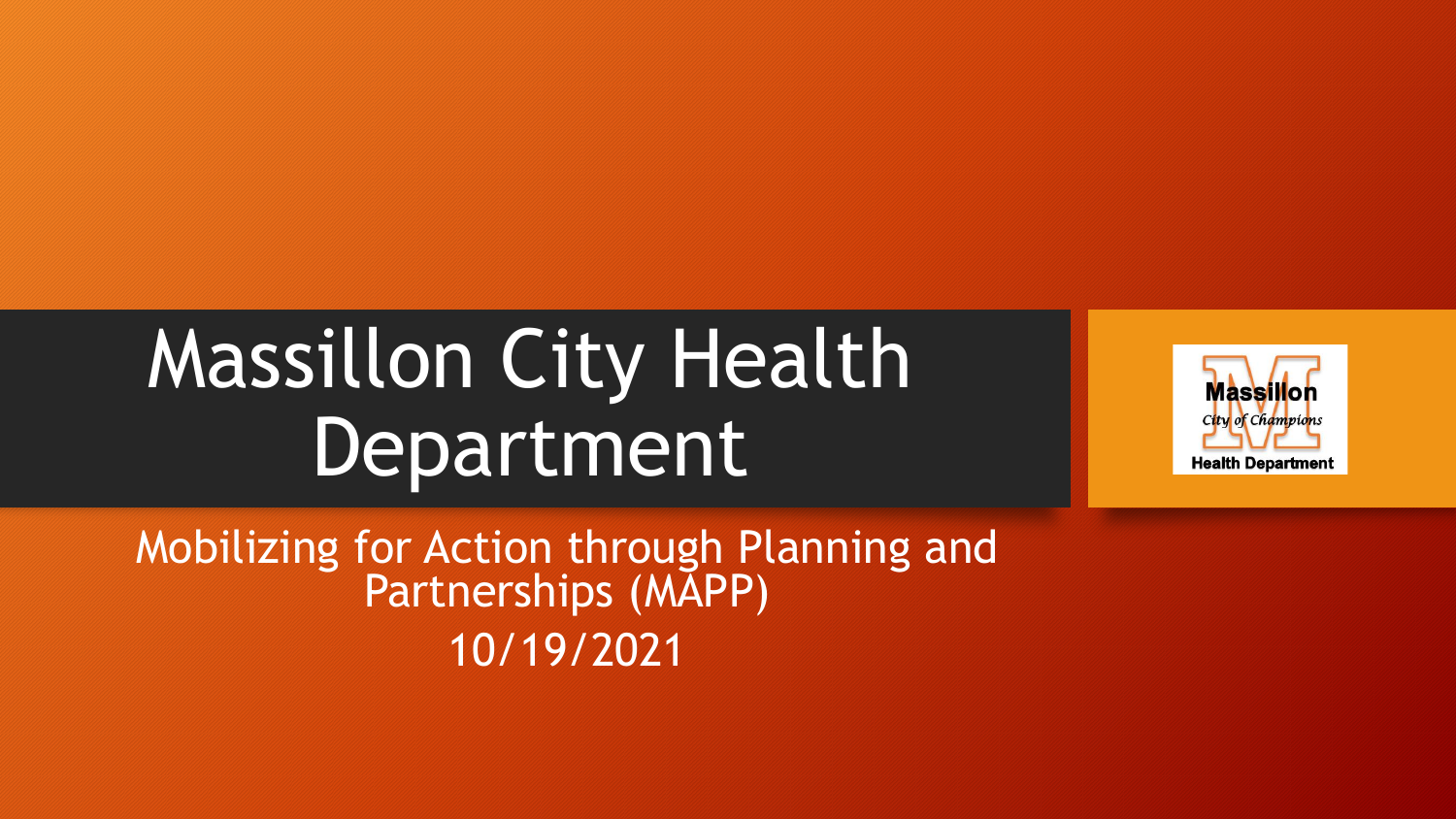### What is MAPP?

- Mobilizing for Action through Planning and Partnerships (MAPP) framework is now one of the most widely used and reputable community health improvement (CHI) frameworks in the field.
- MAPP provides a structure for communities to assess their most pressing population health issues and align resources across sectors for strategic action.
- It emphasizes the integral role of broad stakeholders and community engagement; the need for policy, systems, and environmental change (PSE) change; and alignment of community resources toward shared goals. The process results in a community health (needs) assessment (CHNA) and a community health improvement plan (CHIP)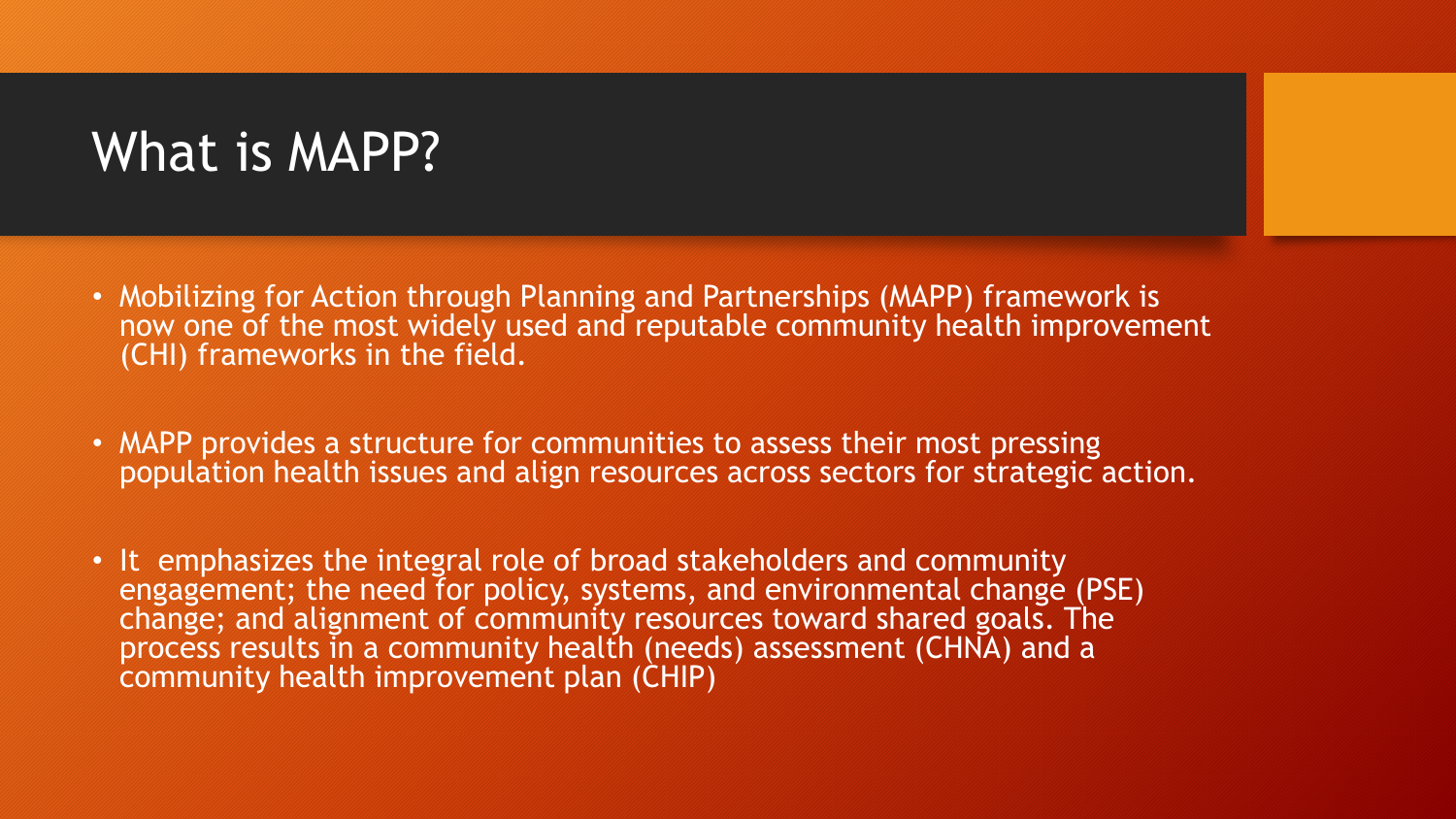## MAPP Foundational Principles

The foundational principles articulate the guiding values for the MAPP redesign and create a vision for community health improvement as a community-led process to improve population health.

- Equity
- Inclusion
- Trusted Relationships
- Community Power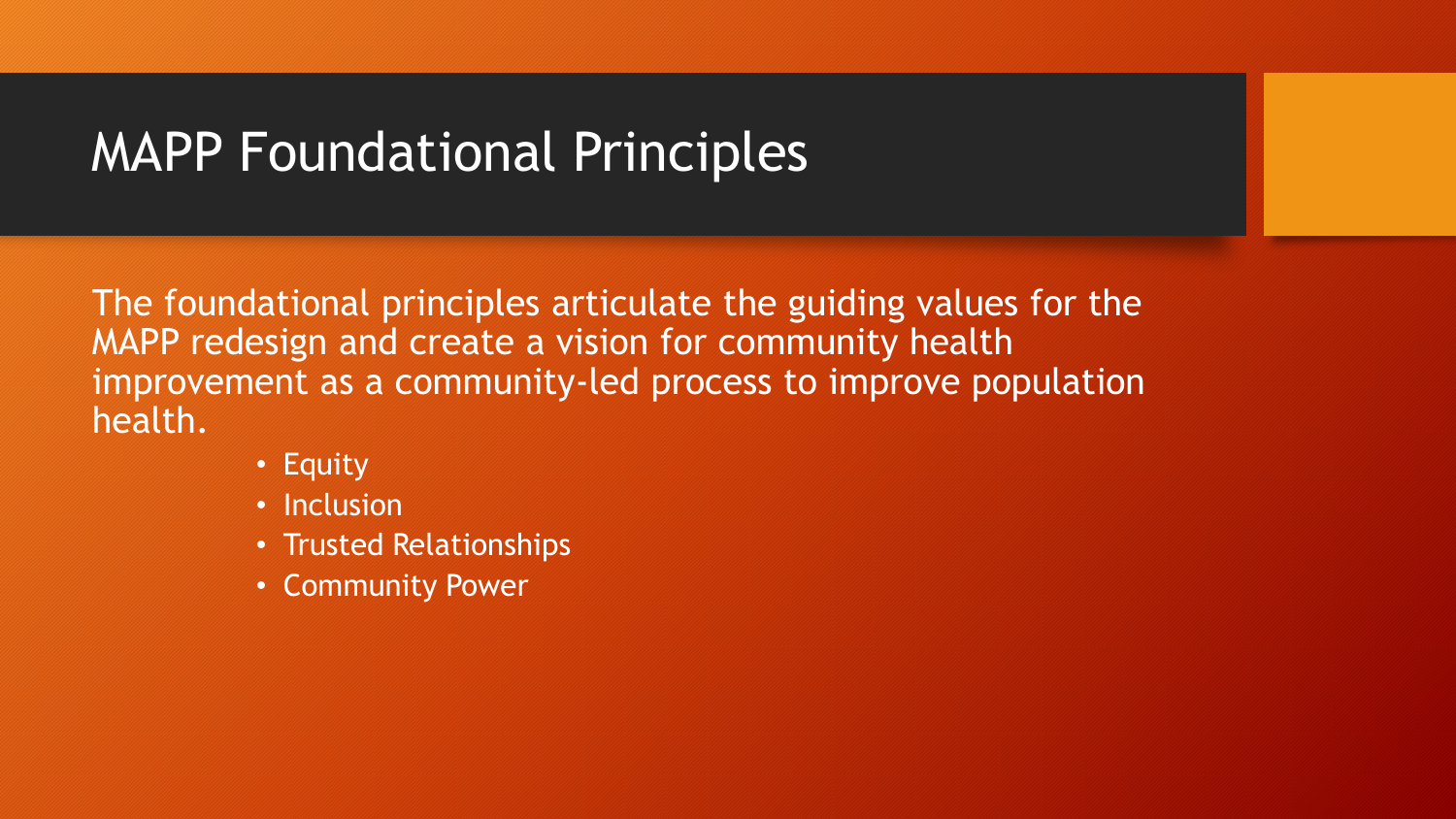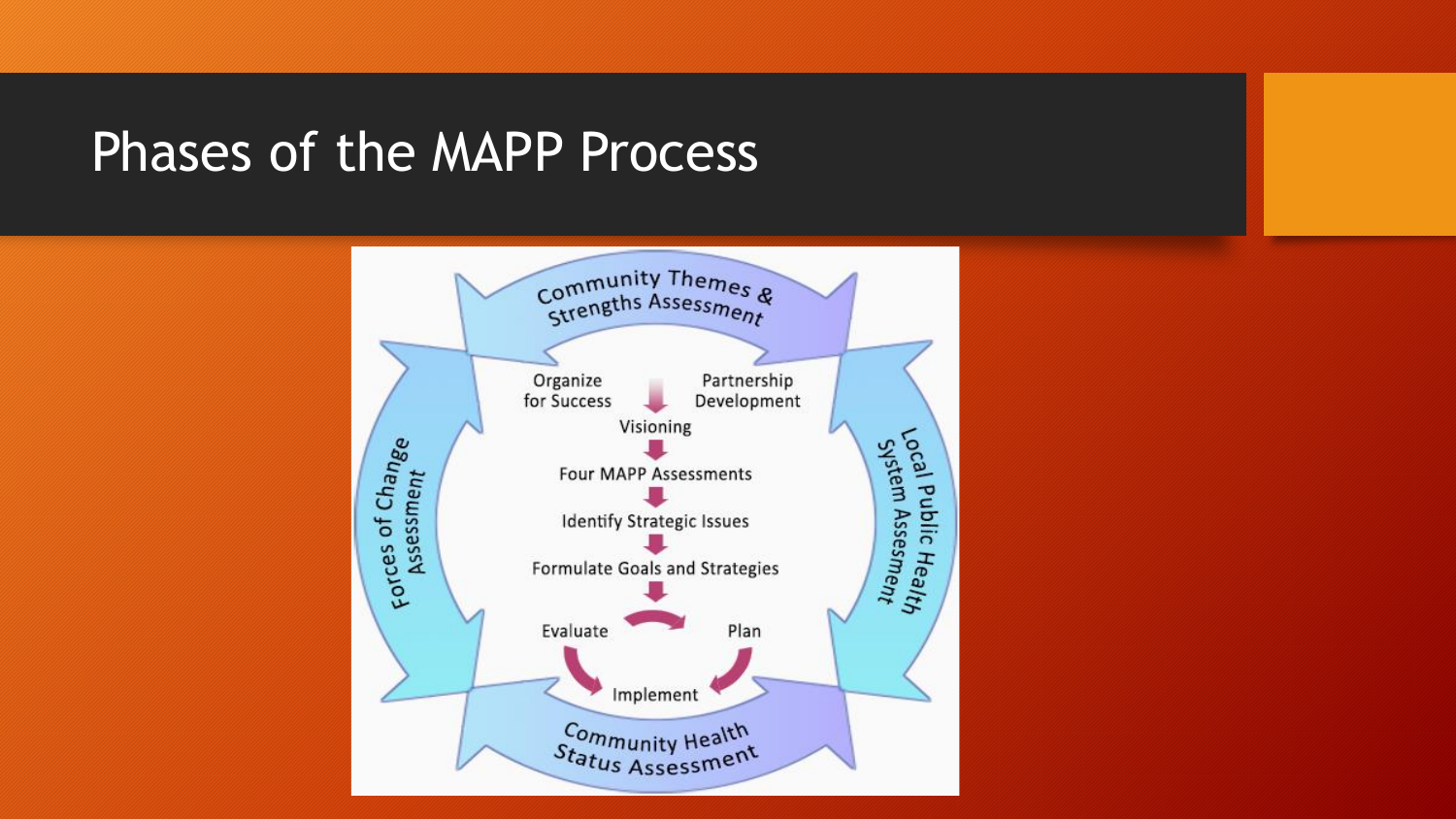#### Phase 1:

**Organize for Success/Partnership Development**. In this phase, a core group and an inclusive steering committee are recruited, and the process is organized and planned out.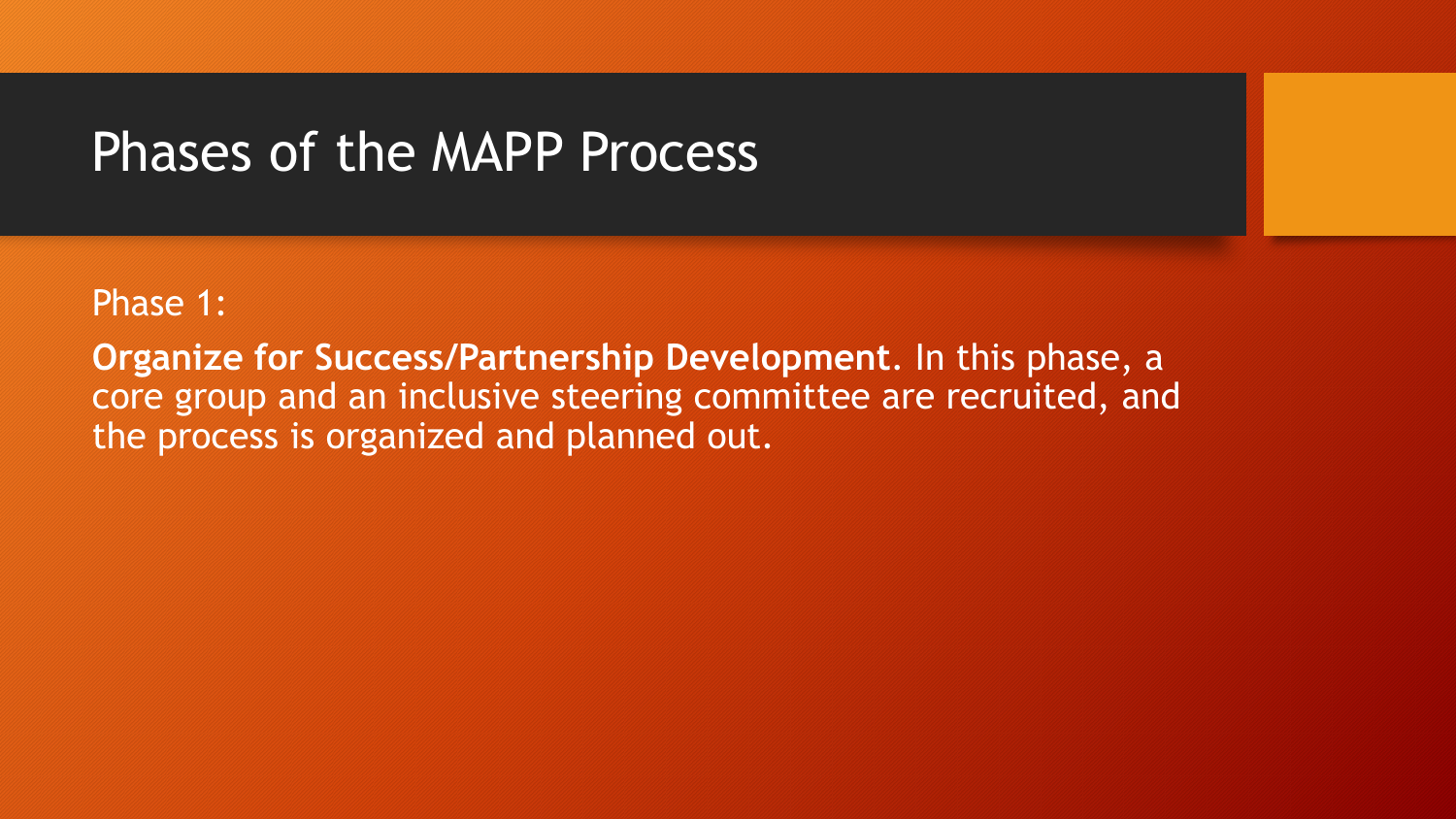#### Phase 2:

**Visioning**. The community and the committee work together to develop an overall, shared vision of health in the community that will guide the planning and action to follow.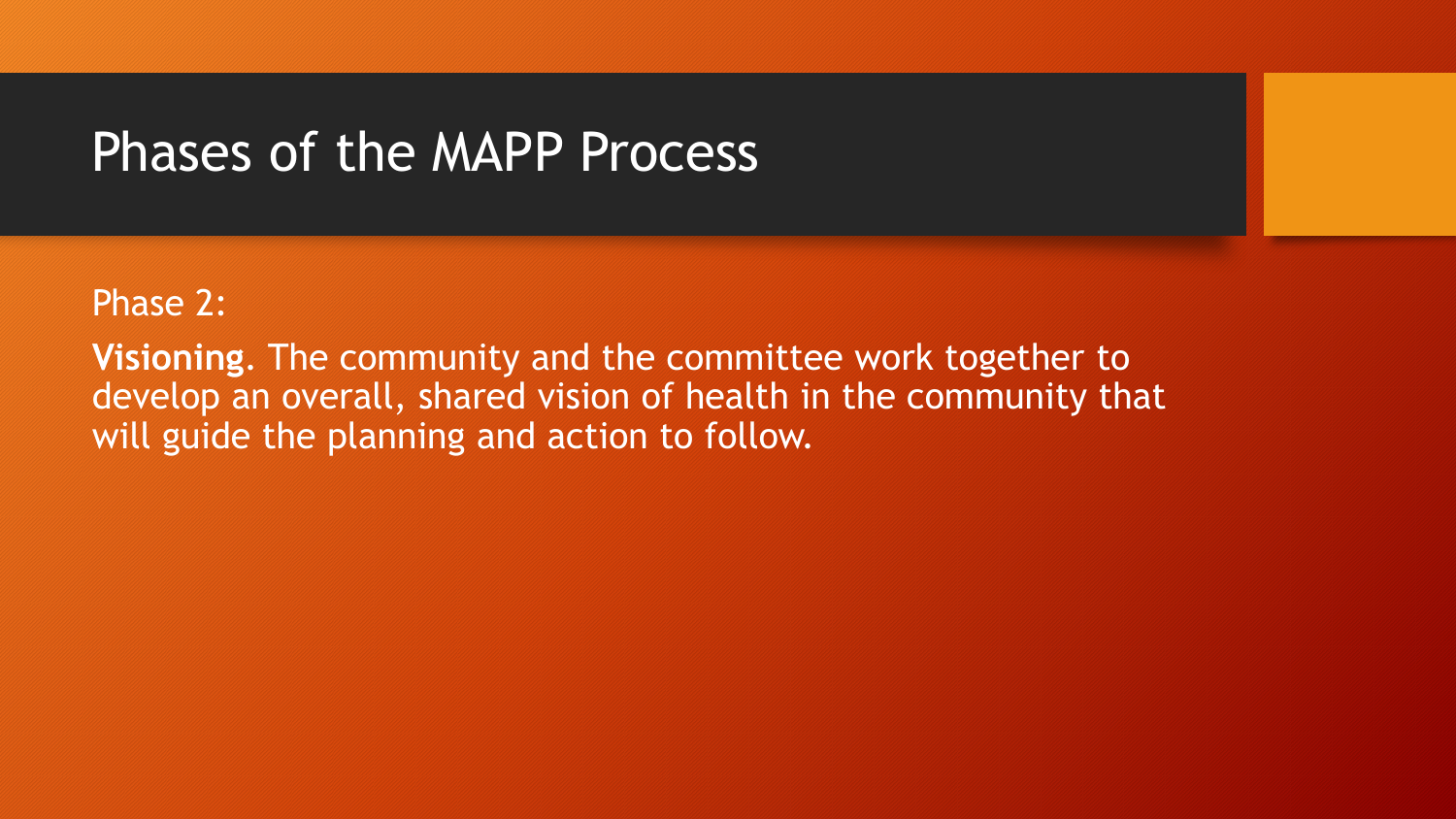Phase 3:

**The Assessments**. As mentioned, perhaps the main feature that sets MAPP apart from other similar models is the depth of its community assessment. There are really four assessments, although they are clearly connected:

- The *Community Themes and Strengths Assessment* asks residents to name the issues that are important to them, to talk about how they feel about the community, and to identify community assets - the resources that already exist in the community that can be used to address health and other issues.
- The *Local Public Health System Assessment* (LPHSA) examines all elements of the public health system, from hospitals to home health aides, as well as how those elements work, how they're structured, how they interact with other sectors and elements of the community, and the nature of their resources. This assessment is completed using the National Públic Health Performance Standards Program local instrument.
- *The Community Health Status Assessment looks at the health of community members and of the community*. Quality of life issues – employment, housing, the environment, etc. – are also considered here as part of the community perspective on health.
- *The Forces of Change Assessment* examines what is happening or might happen in the future that will have an impact on community health.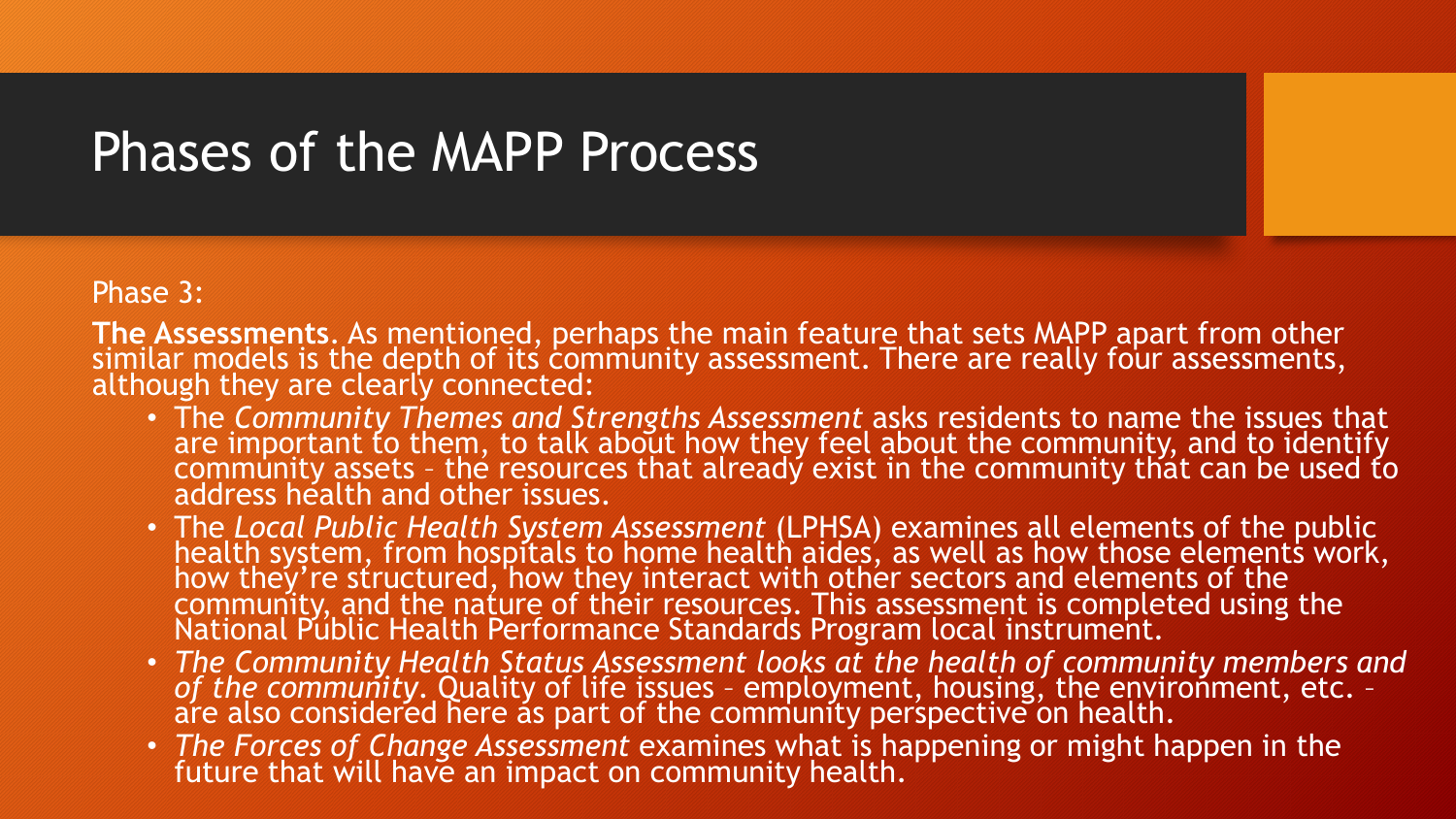#### **Phase 4:**

**Strategic Issues**. Using a participatory approach, the community and the committee examine the data collected in the previous phase to identify the key issues that must be addressed in order to realize the shared vision.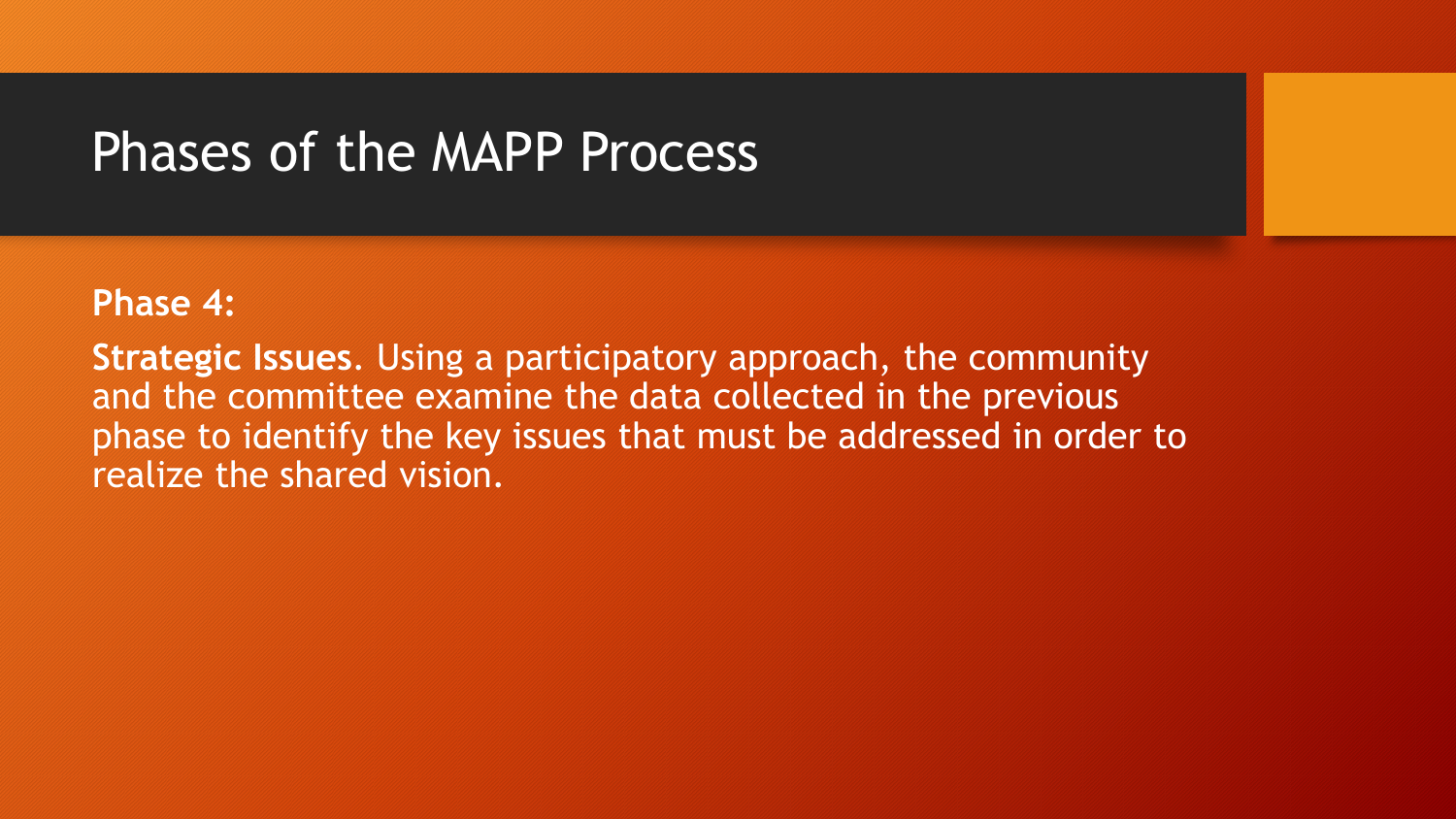#### Phase 5:

**Goals/Strategies**. Once the strategic issues are identified, the group sets goals for each, based on the vision and assessment data, and formulates strategies for reaching those goals. These goals and strategies map the route from the current circumstances of the community to the future laid out in the vision.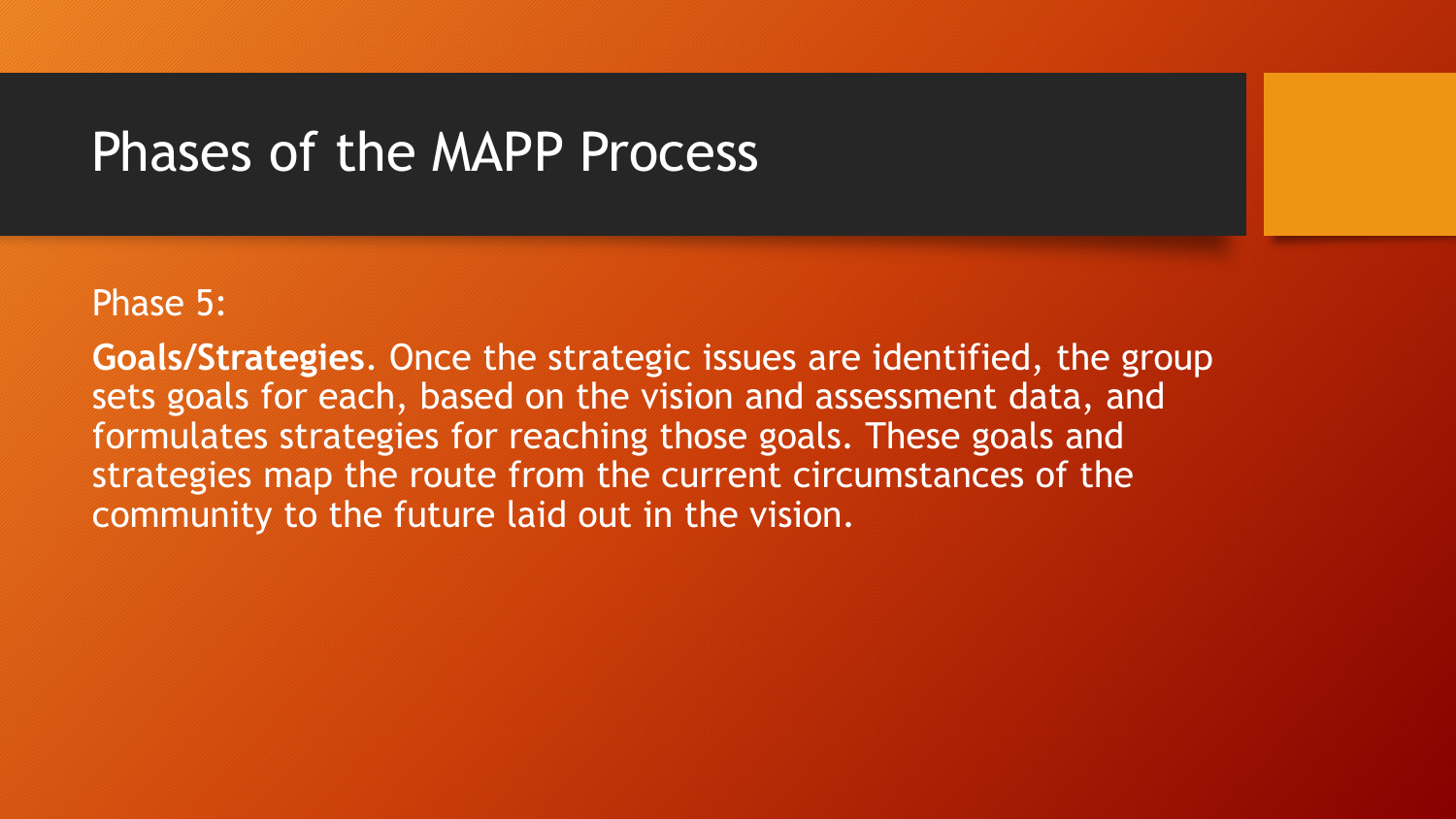#### Phase 6:

**Action Cycle**. This phase comprises the planning, implementation, and evaluation of the action that the group takes to achieve its goals. It's seen as a cycle because the assumption is that the process is ongoing. Action is continually evaluated and adjusted to achieve greater effectiveness. The planning/implementation/evaluation cycle continues until the community achieves its vision...and generates a new vision to work toward.